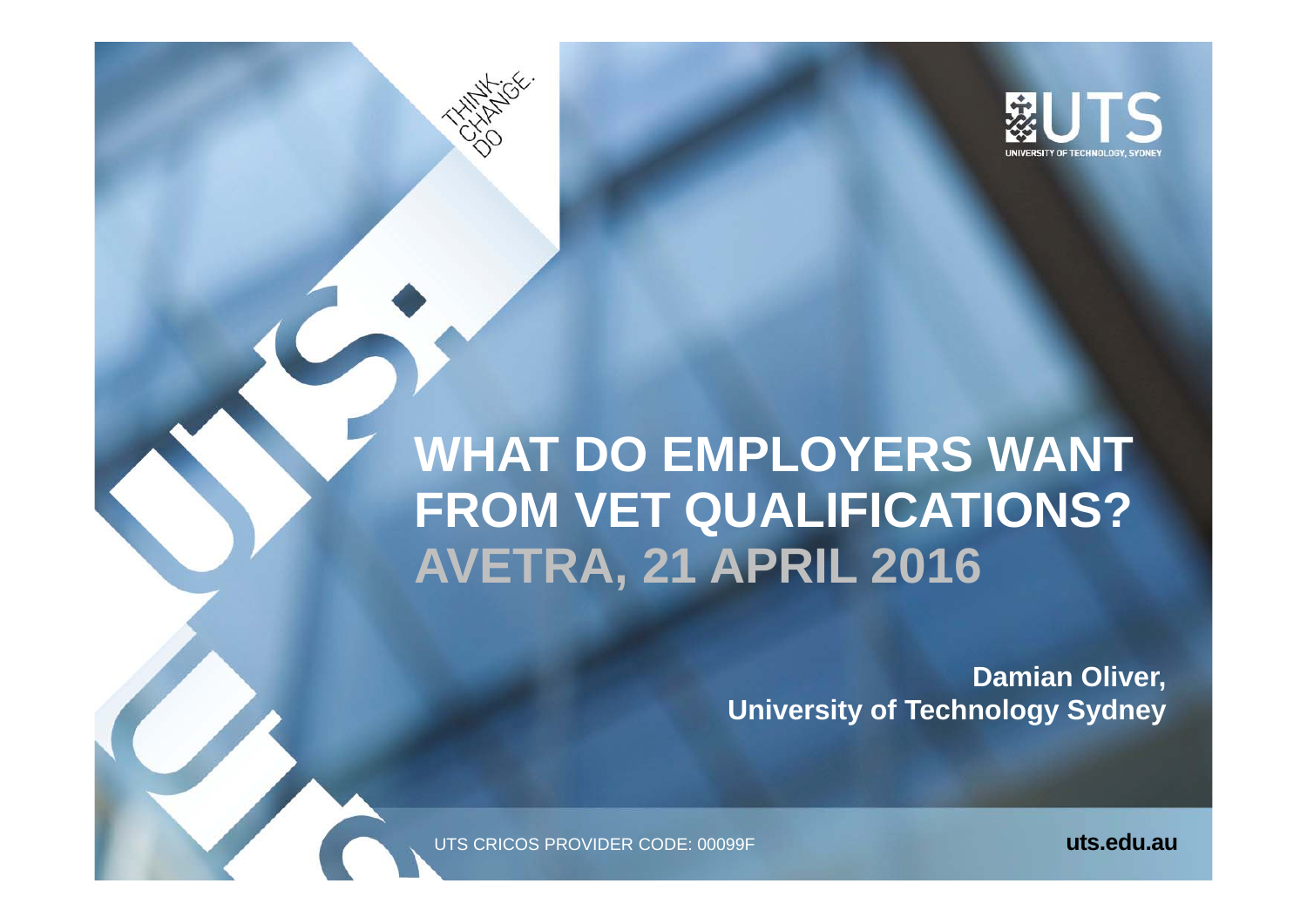**Employer surveys:** The What and the Why?

Why use qualifications?

**Which** qualifications?

**Awards:**What are the connections between qualifications, job roles and pay rates in modern awards?

### **WHAT DO EMPLOYERS WANT FROM VET QUALIFICATIONS?**

**A NEW LOOK AT EXISTING EVIDENCE**

**Enterprise agreements:**

What are the connections between qualifications, job roles and pay rates in enterprise agreements?

**Graduate surveys:** Are qualifications (VET & HE) becoming more or less of a requirement for jobs?

**Skilled** 

**migration:**

What is the

relationship

between

**VFT** 

change in

enrolments

and change

in skilled

migration?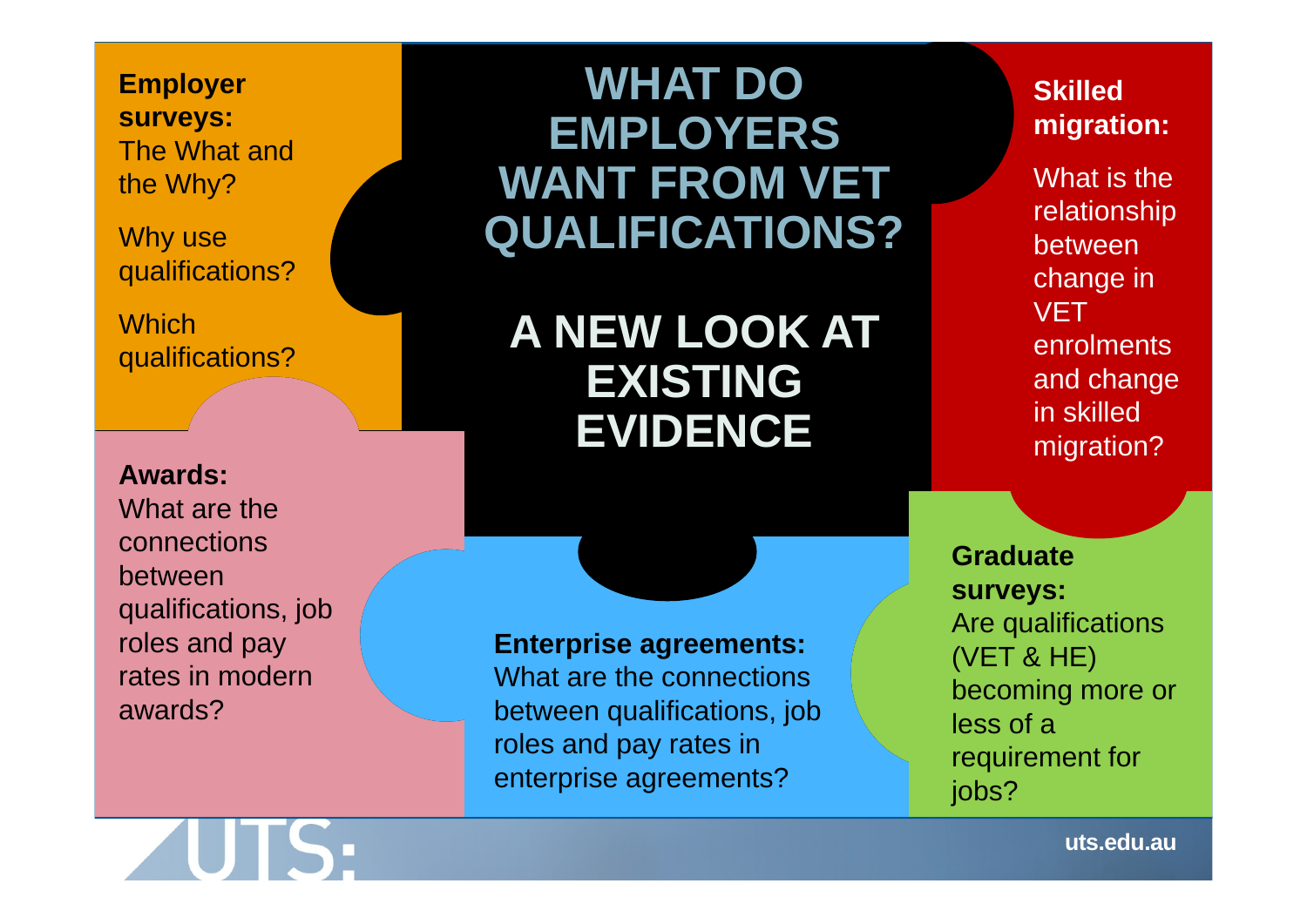### **NCVER SURVEY OF EMPLOYER USE & VIEWS OF THE VET SYSTEM**



**UTS:** 

- • Around a third of Australian employers have jobs that require vocational qualifications
- • Of those, at least three quarters are satisfied with the vocational qualifications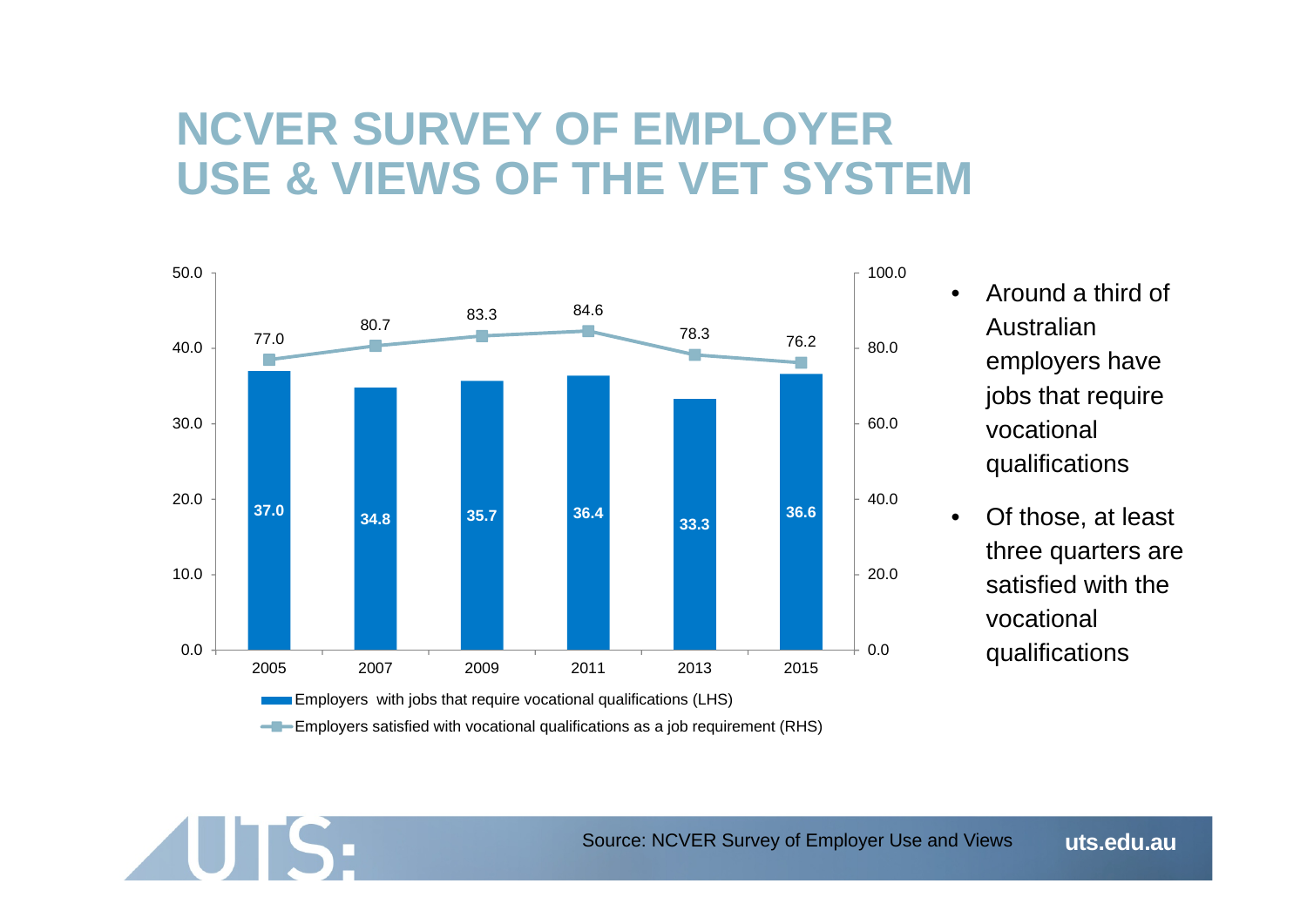### **SEUV: WHY QUALS ARE A REQUIREMENT**



**UTS:** 







Source: NCVER Survey of Employer Use and Views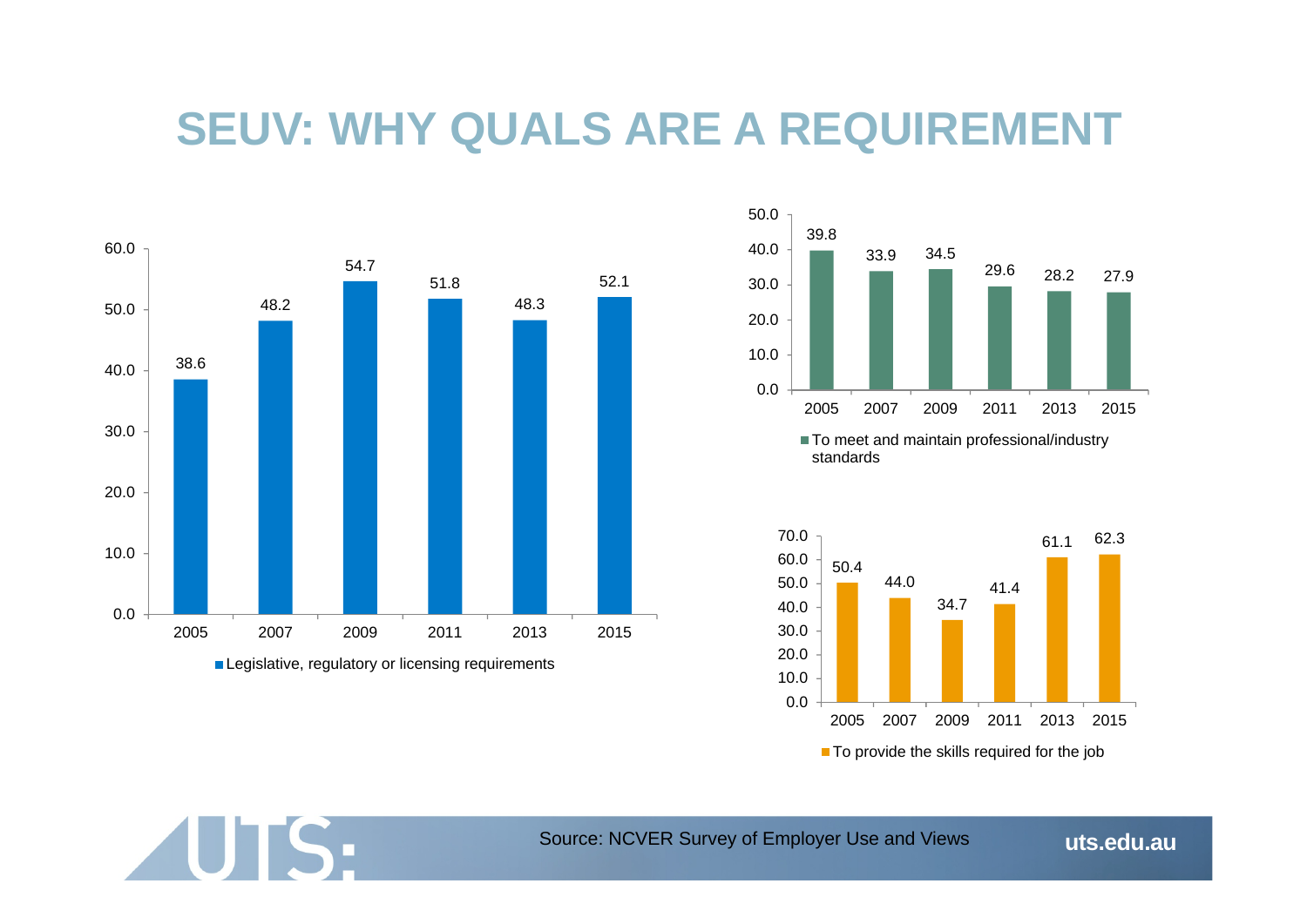### **SA INDUSTRY PRIORITY QUALIFICATIONS**

- 1138 priority qualifications, skill sets and accredited courses in 5 tiers of priority across eighteen industry sectors and the broader economy
- **Survey of 850 respondents** representing employers, unions, training providers, industry groups and individual stakeholders.
- $\blacksquare$  Also included over 800 hours of consultation activity.



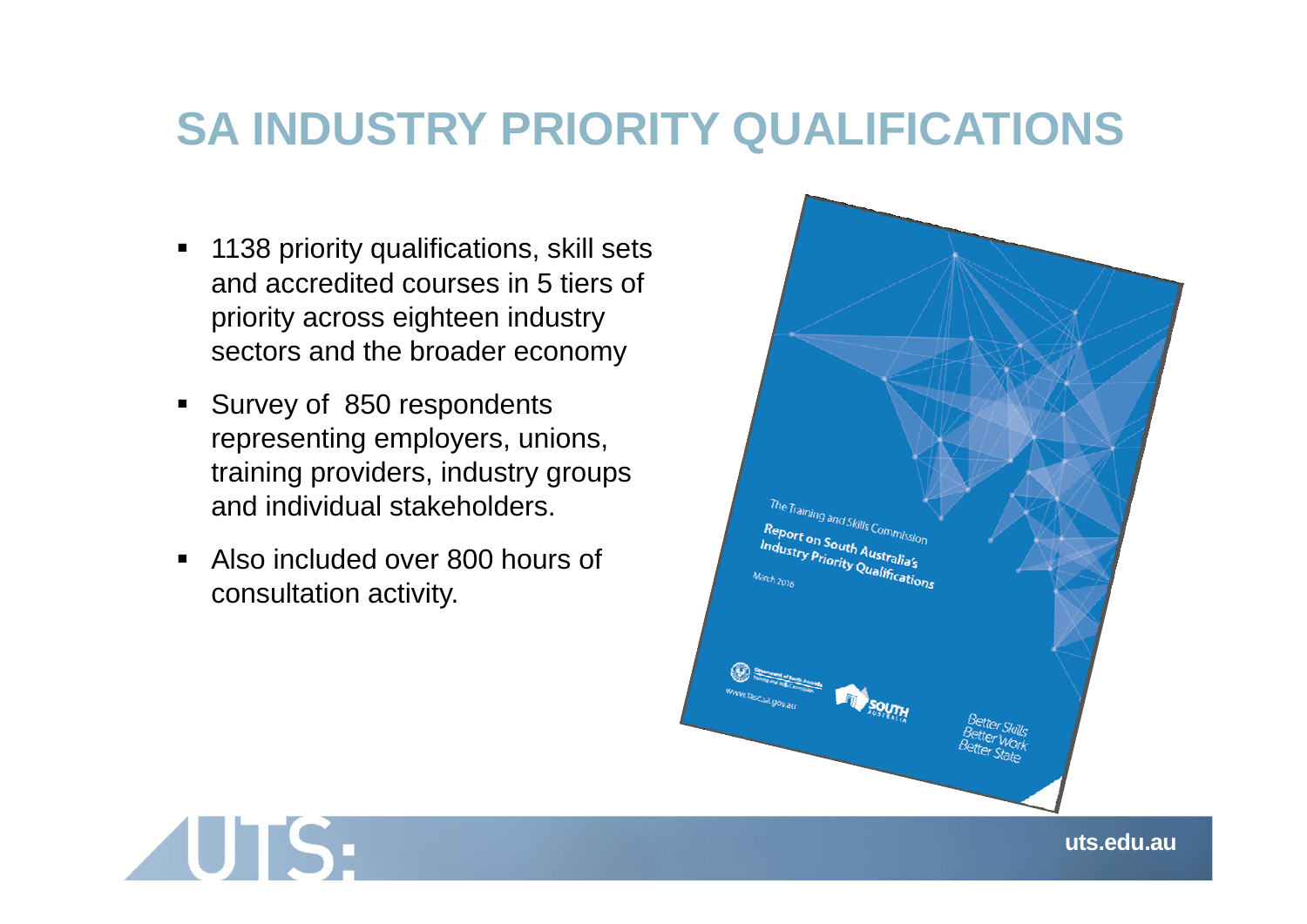# **LIMITATIONS OF THE SURVEY APPROACH**

### **Methodological reasons:**

- • Response bias – only hearing from the most engaged employers
- • Challenges of effective survey design:
	- • How do you ask about issues that respondents may not have thought much about/don't know the answers to?
	- • How do you avoid respondents telling you what they think you want to hear?

### **Practical reasons:**

- • Existing data can provide insights into employer behaviour (rather than stated attitudes)
- • Administrative data/ documentary analysis avoid problems with sampling – reduced chance of error and reduced costs
- • Reduced burden on busy employers
- •**Time**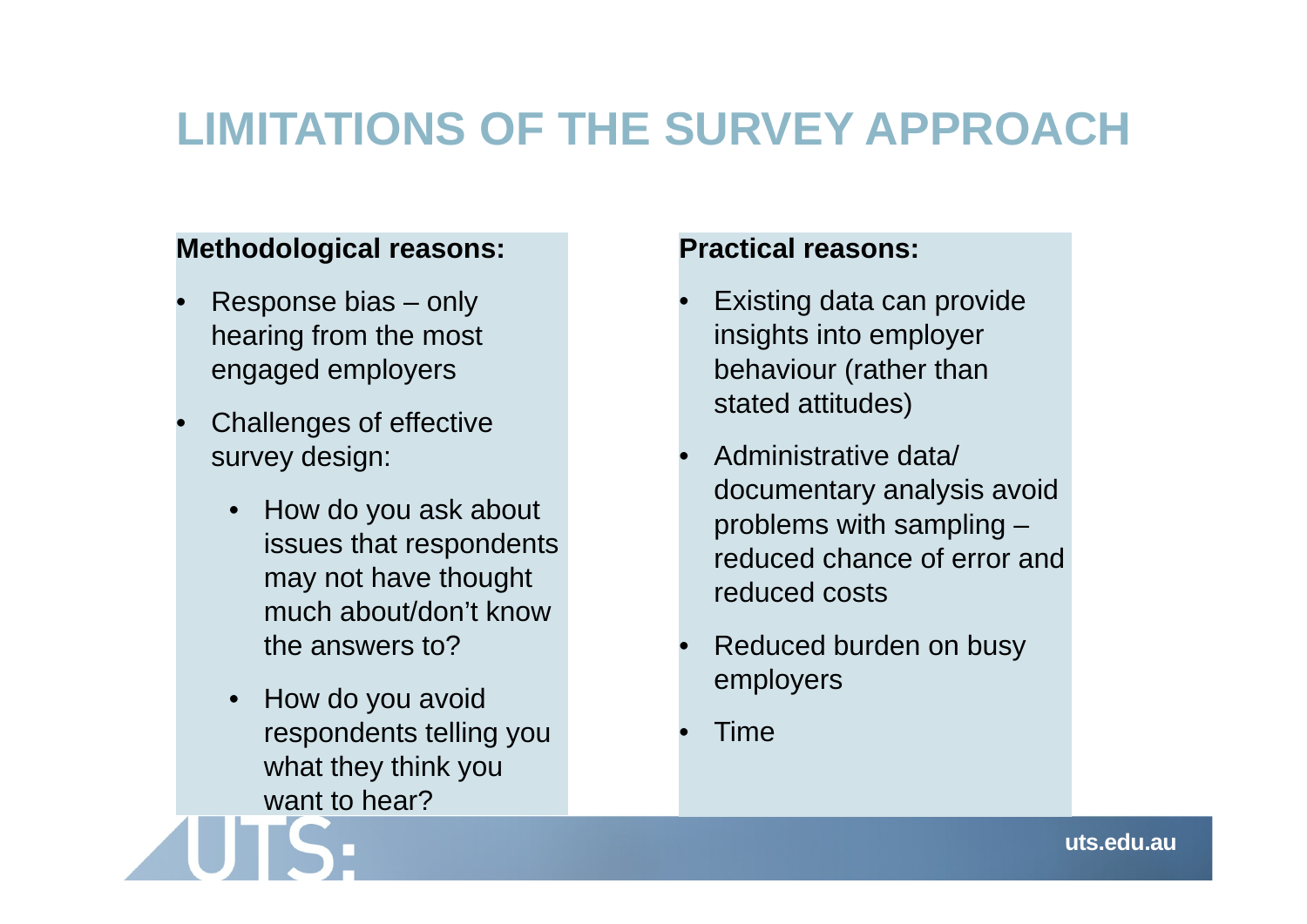### **AWARDS**

- $\bullet$  Awards set the minimum standards for industries and/or occupations.
- $\bullet$  19% of Australian employees have their pay set by awards.
- $\bullet$  In 2014, I analysed each classification in each of 122 modern awards for its relationship to formal AQF qualifications
- $\bullet$  Excluded certain types of classifications: (esp. apprentices and trainees)

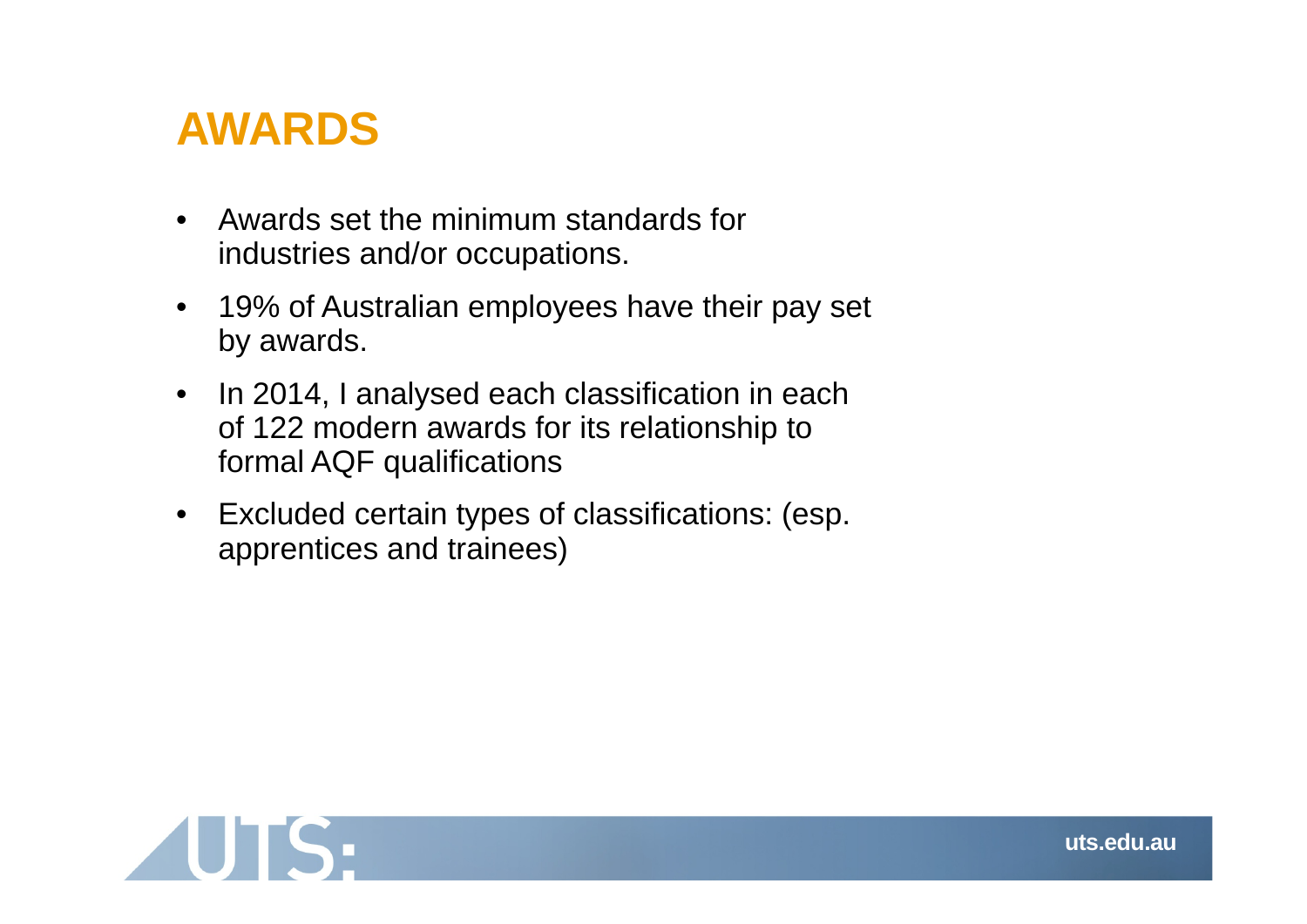## **AWARDS: RESULTS**

- 1. Across all 122 modern awards, wide variety of patterns:
	- $\geq$ Approx a third have no references to AQF qualifications at all
	- $\geq$  Approx a third have at least one classification with a strong connection to a qualification
	- $\geq$  Most classifications fall somewhere in between, with considerable scope for managerial discretion
- 2. Different types of connections
	- $\geq$  Outside the Metal Award 1984 descendants and the Government, Education, Health & Community Services industries, connections are very weak.
	- $\geq$  Connections are very weak for large or growing service industries with high proportions of award reliance: Retail, hospitality, recreation and personal services; and Professional, financial, property and business services
	- $\geq$ Connections are also very weak for university-level qualifications

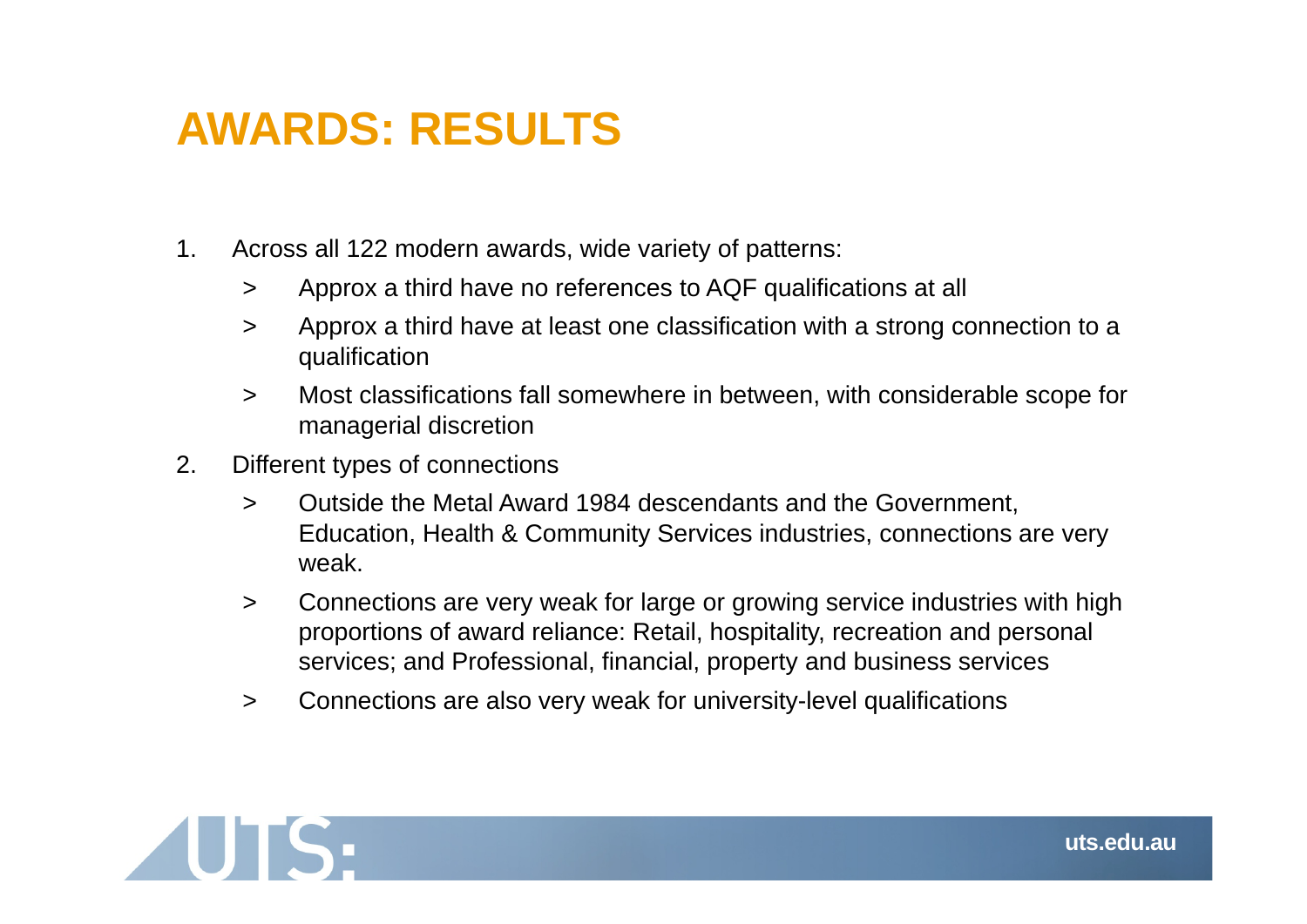# **AWARDS: RESULTS (2)**

- 3. RQ3: What relationships exist in modern awards between qualifications, classifications and pay?
	- $\geq$  The Certificate III-C10 nexus is still recognisable but there has been a lot of fragmentation and overlap. Relativities between qualifications – especially higher ed and VET qualifications – make little economic sense...

#### **IMPLICATIONS:**

- • Most awards provide little incentive for workers to complete formal qualifications
- • Even for fully determinative, exclusive and implied classifications, low wage rates (in absolute and relative terms) provide little incentive for workers.
- • Where strong relationships exist, licensing and registration arrangements often play a role, introducing another set of institutions into the analysis.

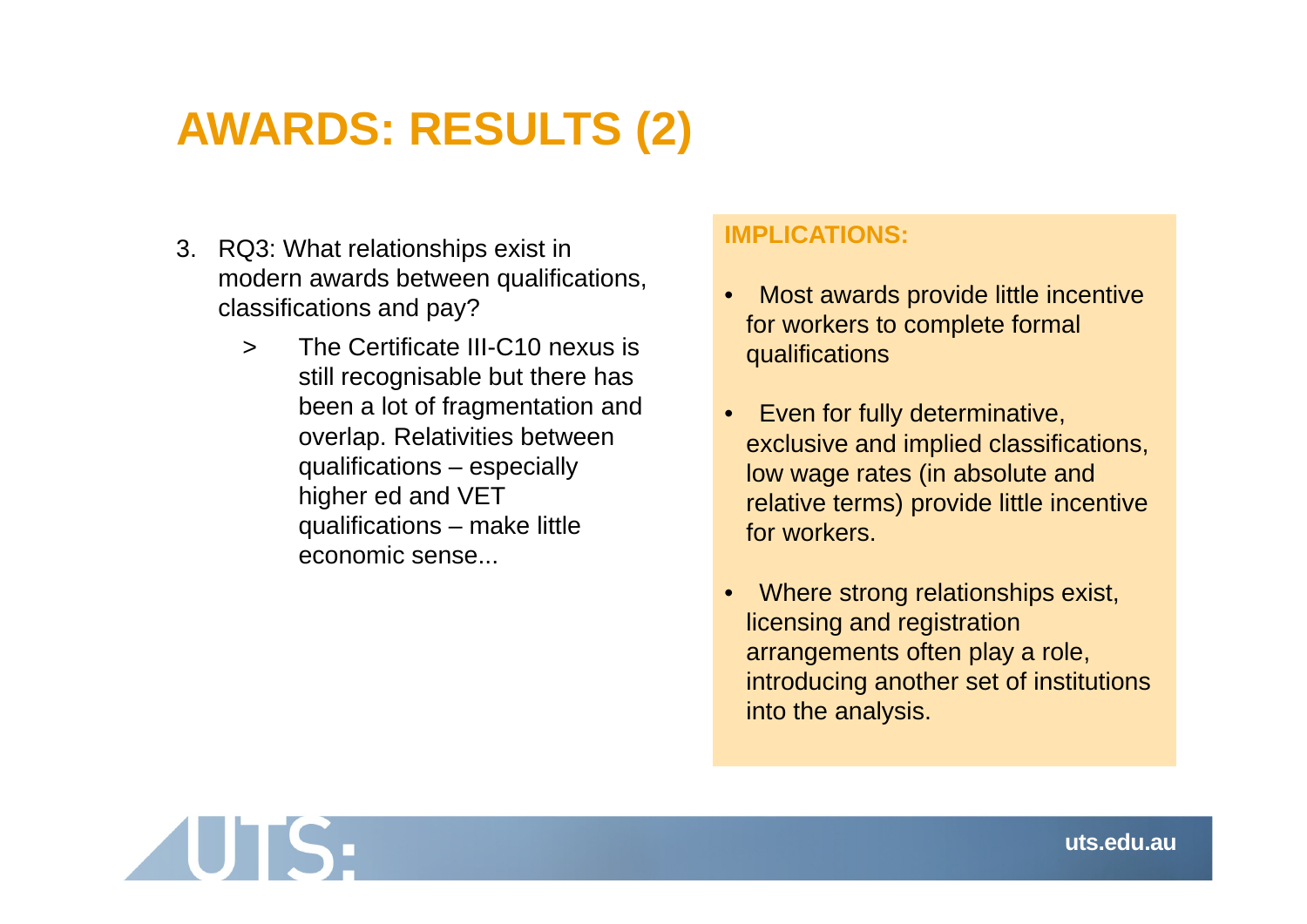### **ENTERPRISE AGREEMENTS**

- • Pilot study conducted 2014-2015 using agreements from the Manufacturing industry (initially 100, then expanded to 350).
- • Sample frame comprised all agreements lodged between 1 January 2010 and 30 June 2013
- • Agreements were sampled representatively based on the following strata:
	- **Workplace size** (> 20 employees, between 20 and 99 employees, 100 or more employees)
	- **Unions** (no union listed, AMWU listed, other union(s) but not AMWU listed)
	- **Underlying award coverage** (MA000010 an underlying award, MA000010 not an underlying award)

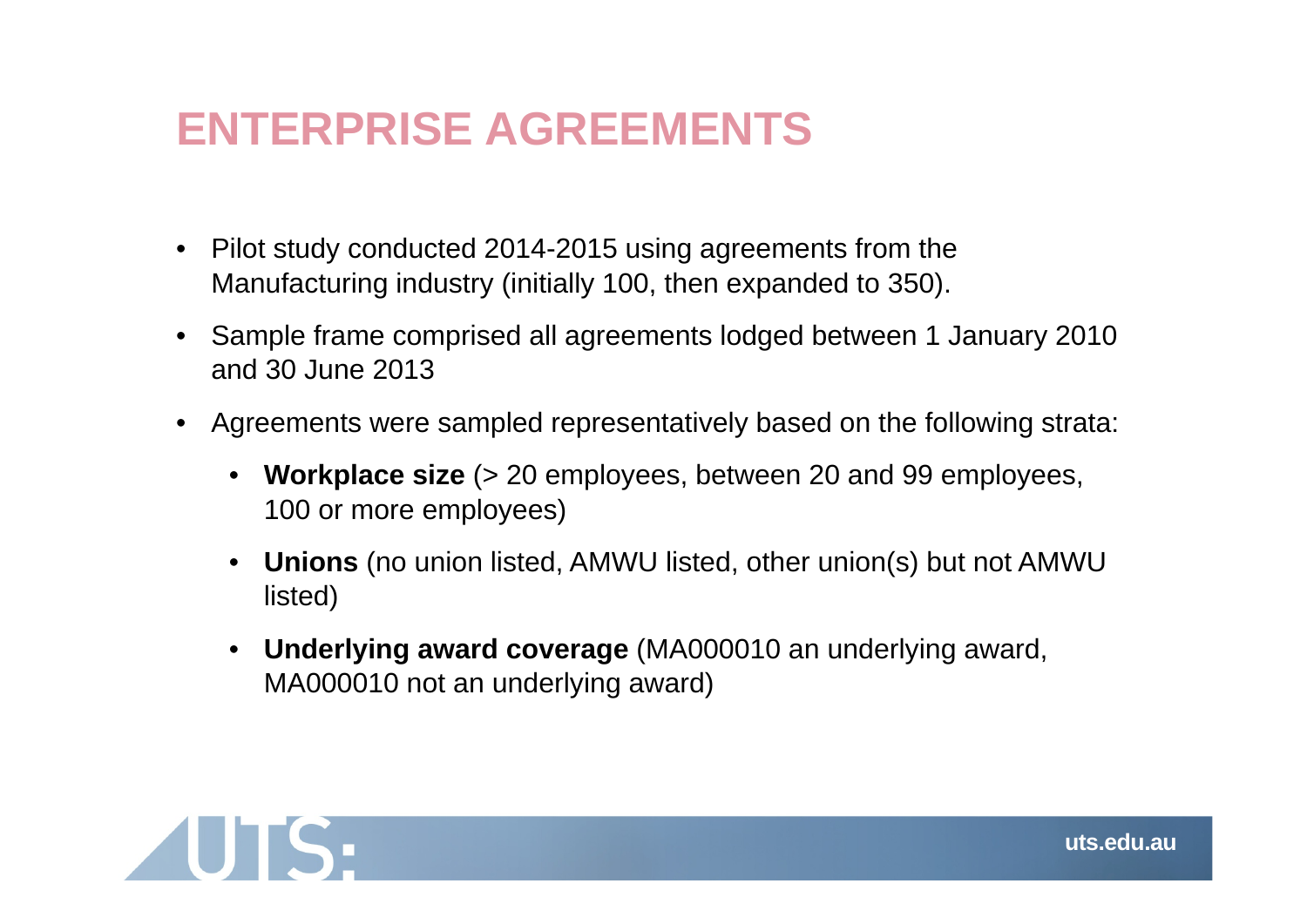### **ENTEPRISE AGREEMENTS: PILOT RESULTS**

- • Agreements split 1/3 - 1/3 - 1/3:
	- 1/3 of enterprise agreements in manufacturing contain no references to qualifications whatsoever
	- 1/3 of enterprise agreements in manufacturing retain the underlying award classification structure – award conditions still matter for nonaward employees
	- 1/3 adopt their own classification structures that refer to qualifications
- • Most references in agreements are to the "Certificate III" trade-level qualifications, with far fewer references to the pathway qualifications (Cert I, Cert II, Advanced Diploma)
- •Very few references to Bachelor degrees
- • In general, EB has increased the disconnection between qualifications and labour market outcomes

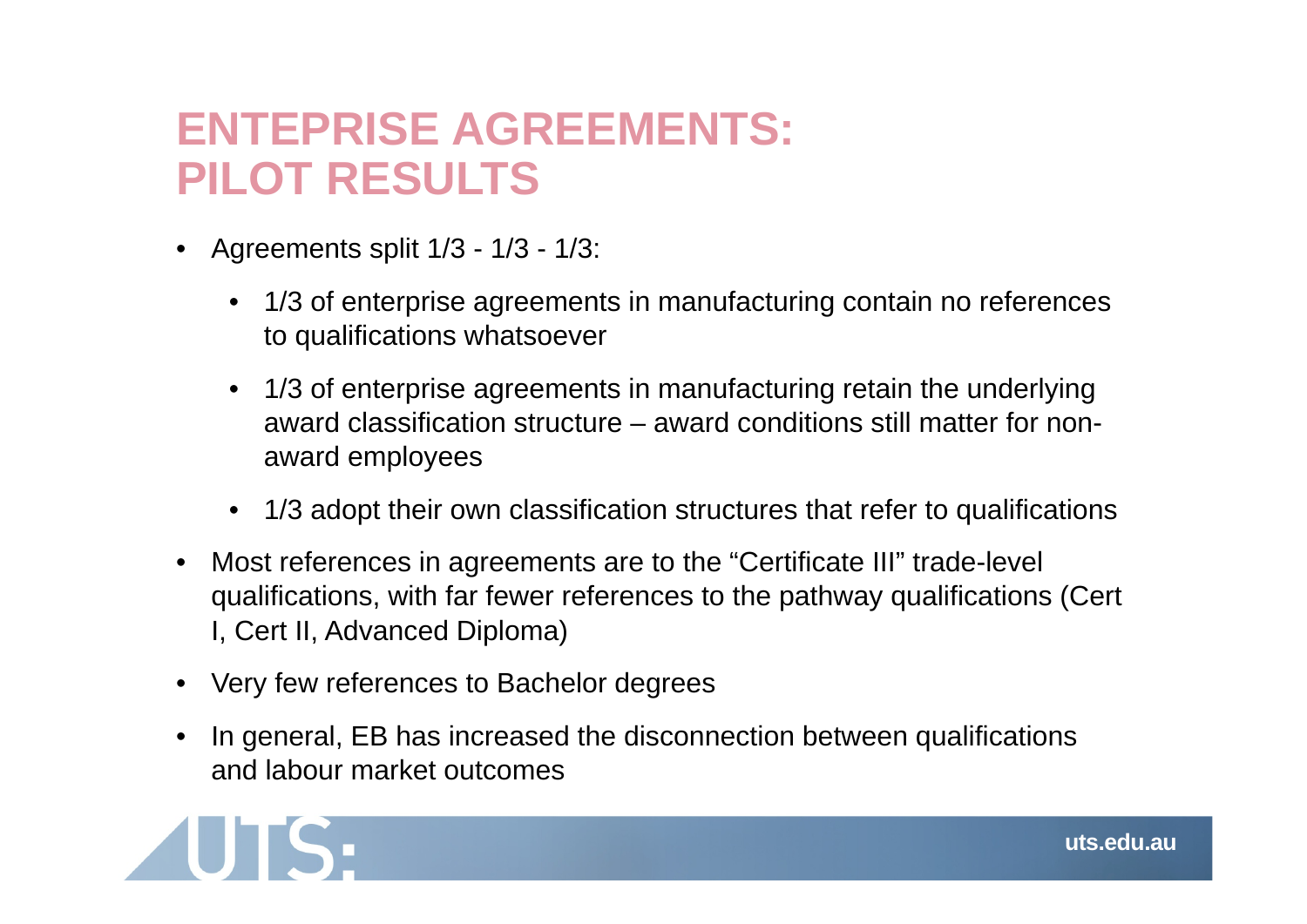### **ENTEPRISE AGREEMENTS: REMAINING WORK**

- •Next step is to extend from manufacturing into other industries.
- • Other industries with high rate of collective bargaining (CB) coverage:
	- Education and Training
	- Health Care and Social Assistance
	- Public Administration & Safety (81%)
- • But some sectors have low rates of combined CB/award coverage:
	- Professional, scientific and technical services (24%)
	- •Rental, hiring and real estate services (36%)
	- Finance and Insurance (49%)
- • Another approach is needed to more comprehensively survey labour market demand for VET qualifications

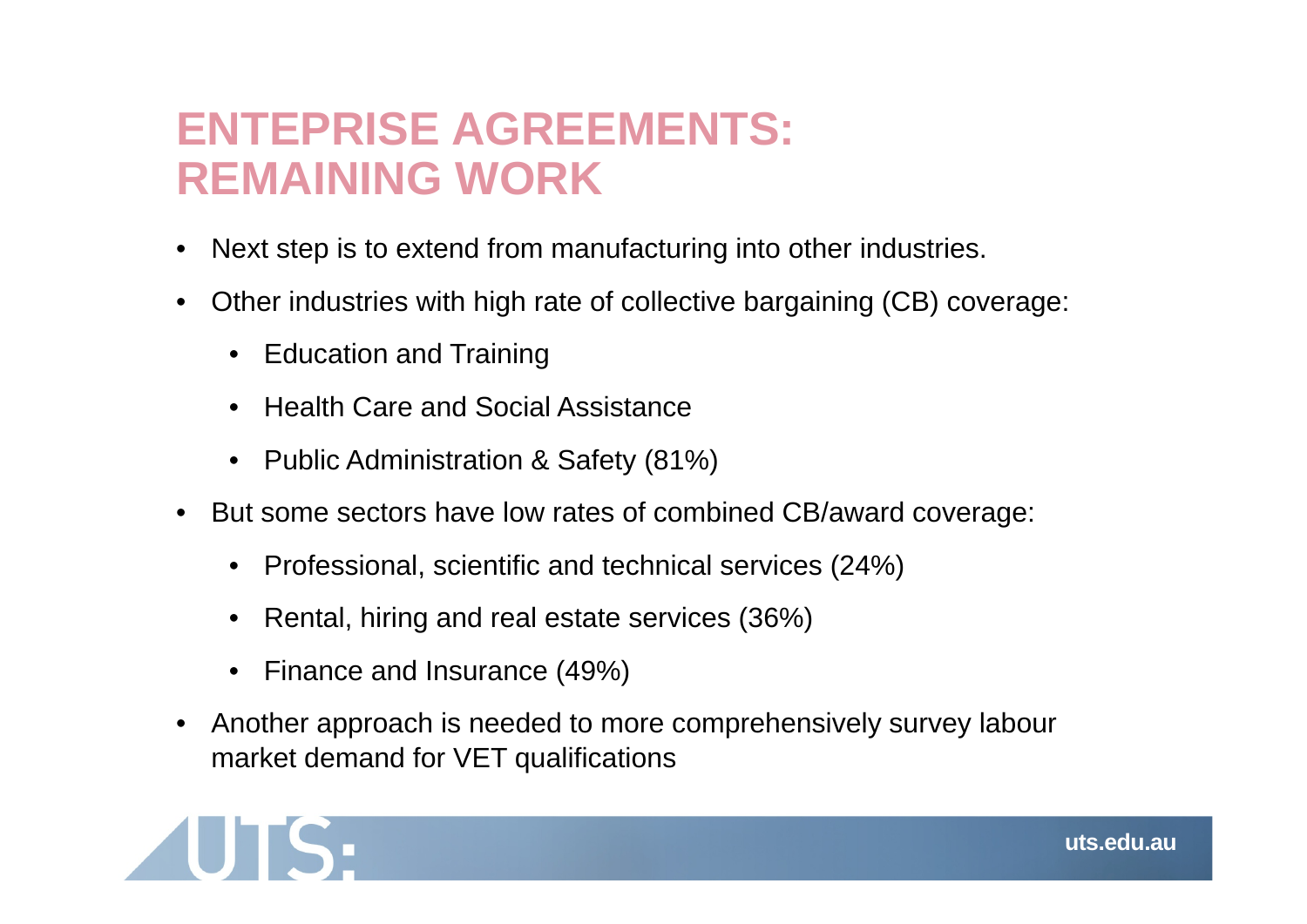### **GRADUATE SURVEYS**

**From Student Outcomes Survey:** How relevant is the training to your main job?

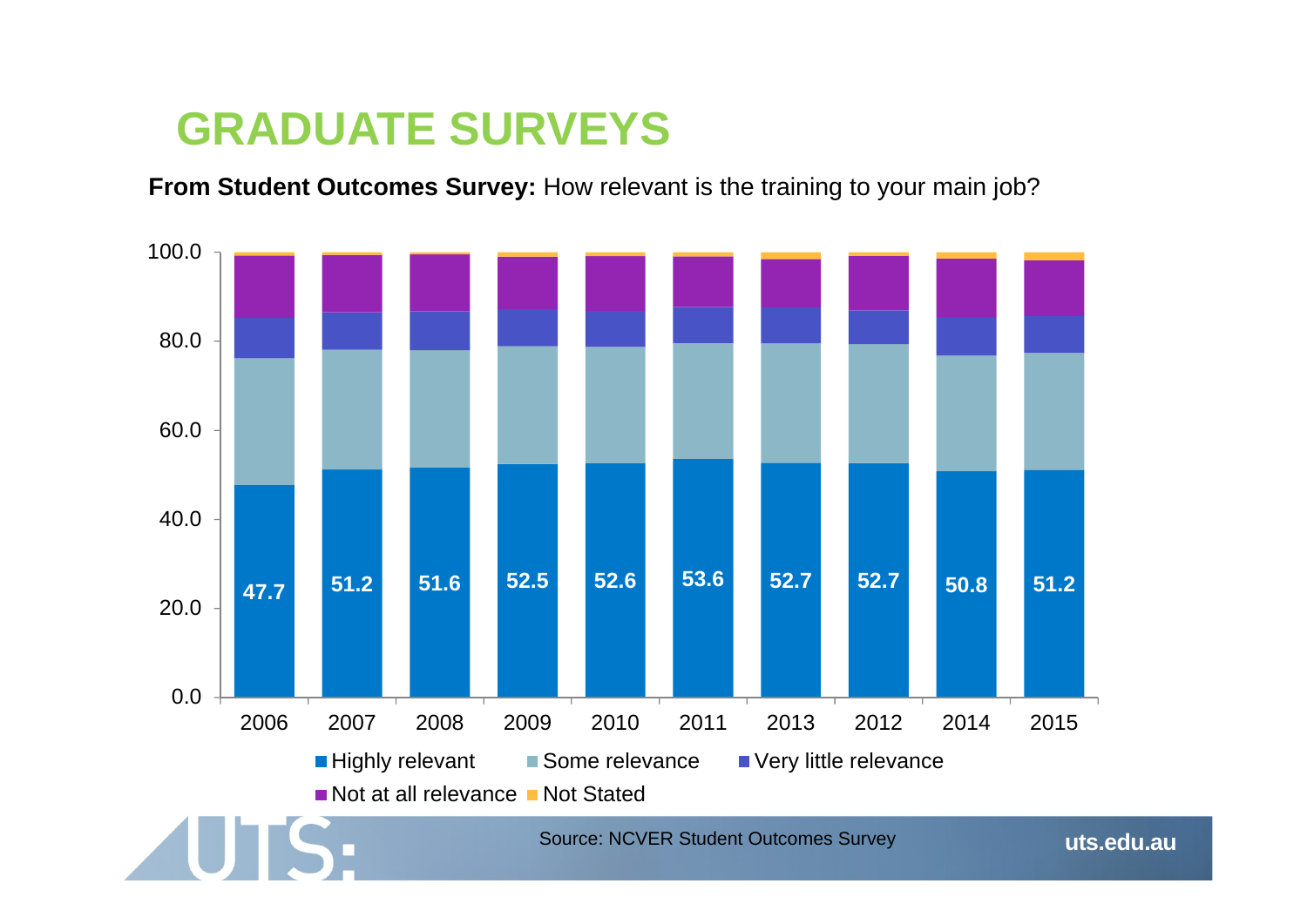# **GRADUATE SURVEYS (2)**

#### **From Australian Graduate Survey:**

How important is your qualification to your current job?



Population is domestic Bachelor degree graduates. Total n=543,082

**UTS:** 

#### How important is your field of study to your current job?



#### How important are the skills you learnt to your current job?



Source: Australian Graduate Survey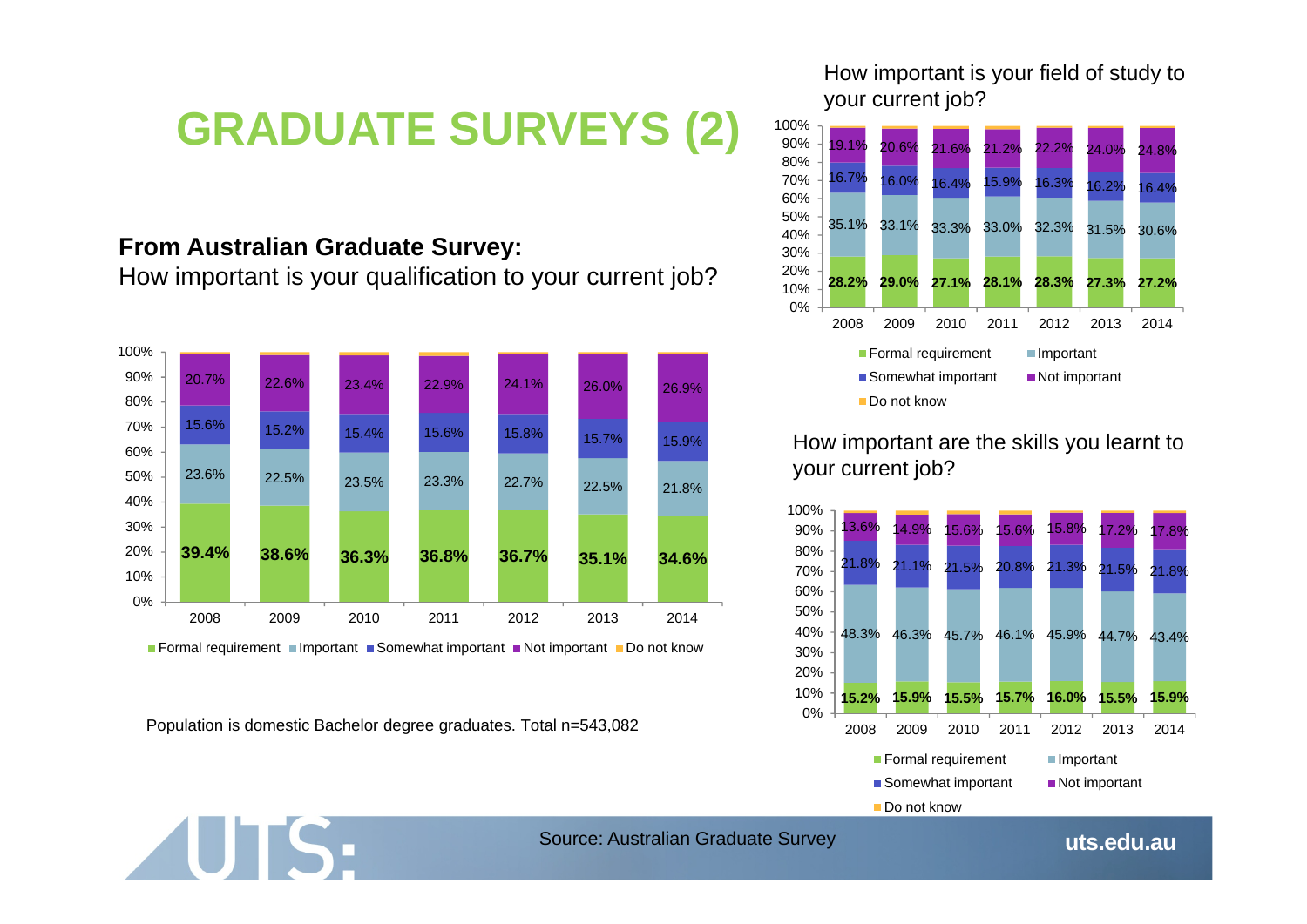# **SKILLED MIGRATION**

### **Top 15 VET-relevant occupations for s457 skilled migrant applications**

| <b>Nominated Occupation (ANZSCO Unit Group)</b>                                                 | <b>Total 2005-2015</b> |
|-------------------------------------------------------------------------------------------------|------------------------|
| 3514 Cooks                                                                                      | 13,811                 |
| 5111 Contract, Program and Project Administrators                                               | 12,026                 |
| 3223 Structural Steel and Welding Trades Workers                                                | 11,544                 |
| <b>3513 Chefs</b>                                                                               | 9,629                  |
| 3212 Motor Mechanics                                                                            | 8,479                  |
| 1411 Cafe and Restaurant Managers                                                               | 8,310                  |
| 3125 Mechanical Engineering Draftspersons and Technicians                                       | 8,224                  |
| 3232 Metal Fitters and Machinists                                                               | 6,680                  |
| 3312 Carpenters and Joiners                                                                     | 5,392                  |
| 3121 Architectural, Building and Surveying Technicians                                          | 4,021                  |
| 3123 Electrical Engineering Draftspersons and Technicians                                       | 3,594                  |
| <b>3411 Electricians</b>                                                                        | 3,590                  |
| <b>1331 Construction Managers</b>                                                               | 3,369                  |
| Source: Dept of Border Protection & Immigration<br><b>7122 Drillers, Miners and Shot Firers</b> | 3,012                  |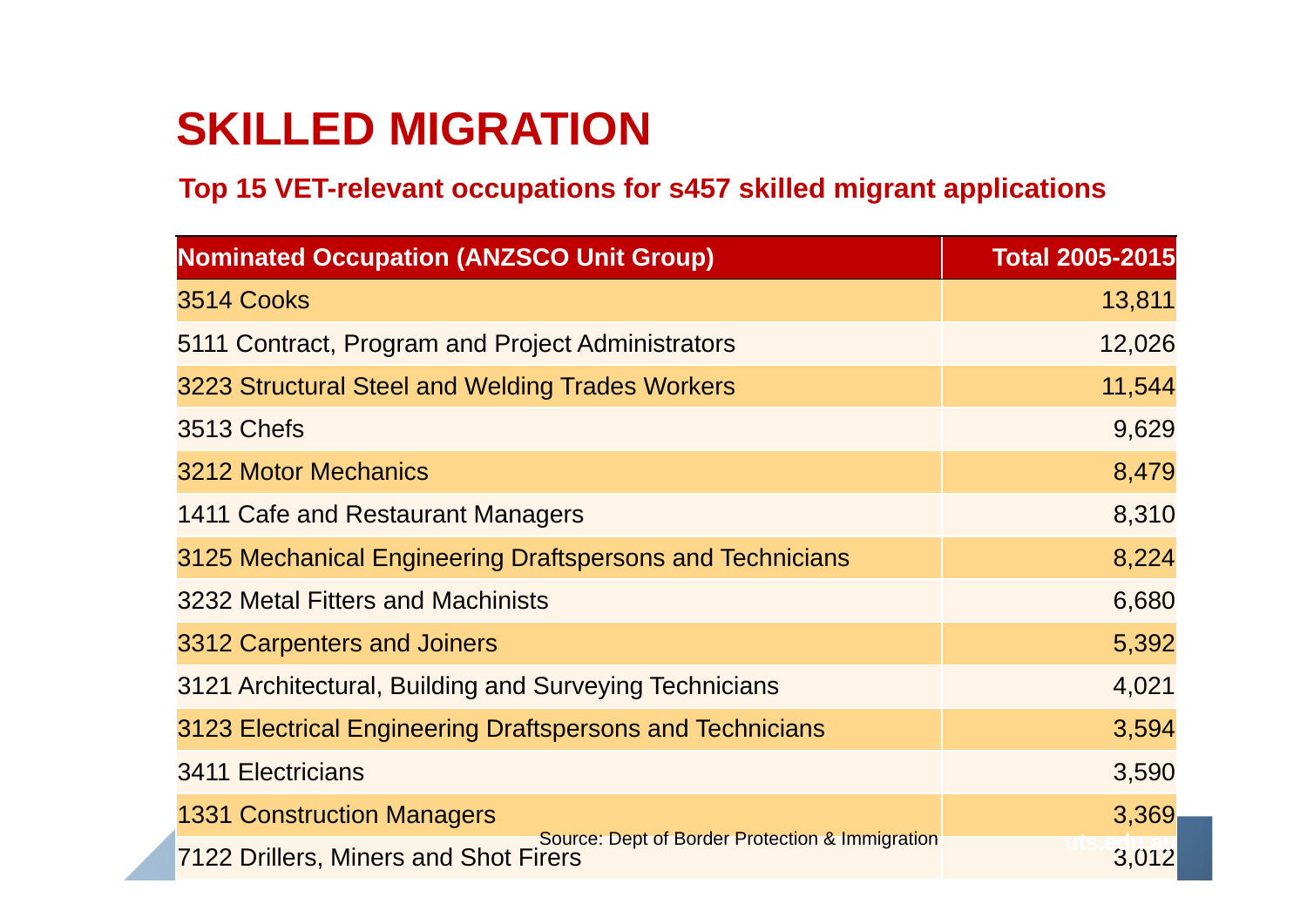### **SKILLED MIGRATION (2)**



**UTS:** 



3125 Mechanical Engineering Draftspersons and Technicians 457 **Applications** 

Source: NCVER Students & Courses/ Dept of Border Protection & Immigration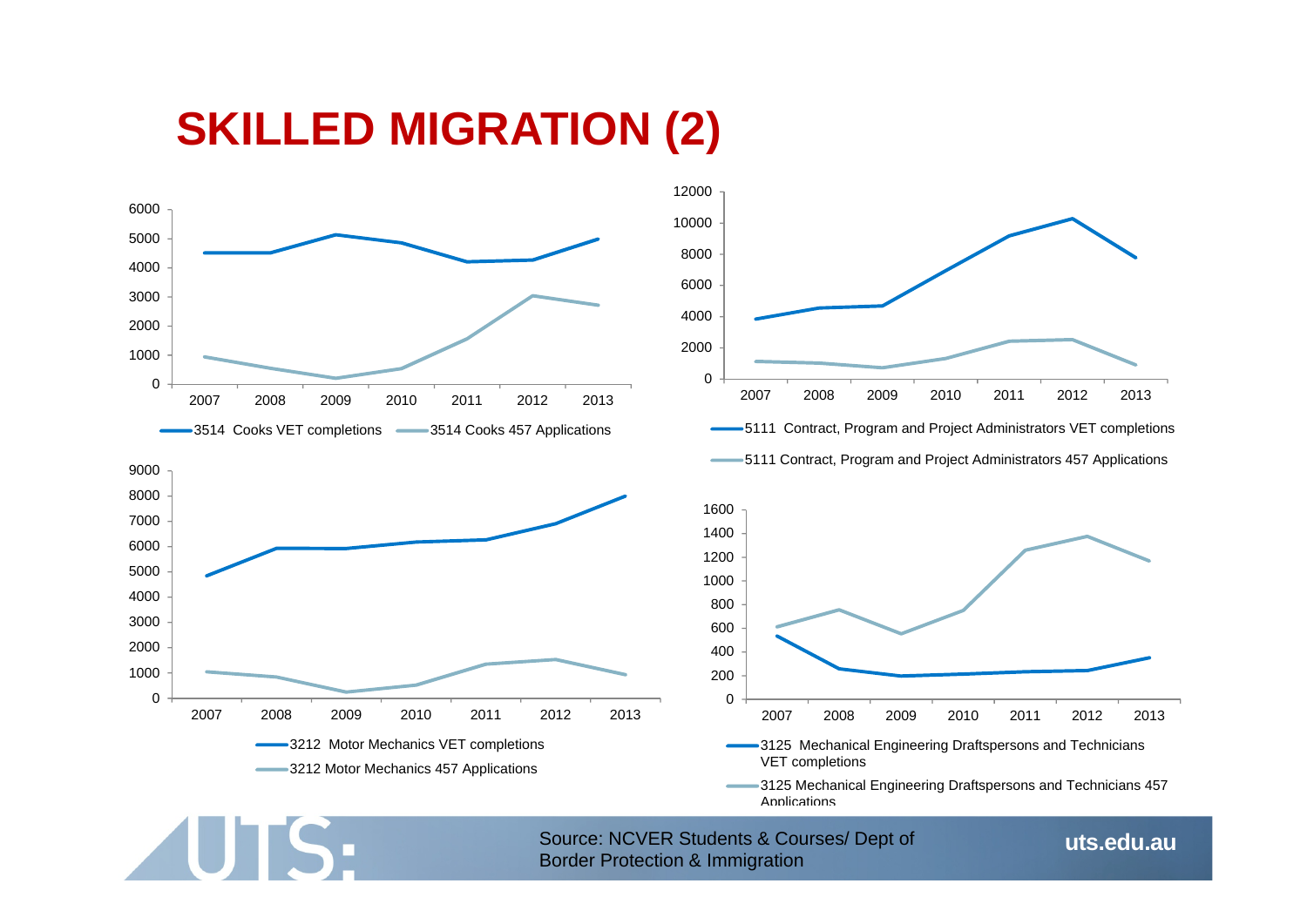### **Employer Surveys:**

 $\bullet$ **Maintaining** skills and **licensing requirements** are the increasing drivers

#### **Awards:**

- • Legal minimum standards mandating qualifications are not widespread
- • Licensing and regulation increasingly the driver, rather than IR actors

### **WHAT DO EMPLOYERS WANT FROM VET QUALIFICATIONS?**

**WHAT DOES EXISTING EVIDENCE SAY?**

#### **Enterprise agreements:**

• Given the option, many employers choose not to recognise qualifications in the job roles & pay scales

### **Skilled migration:**

- •**Preliminary** analysis suggests no – or
	- complex relationship
	- between
	- VET & skilled migration
	- levels.

### **Graduate surveys:**

•**Evidence** suggest quals are still serving labour market need but not conclusive